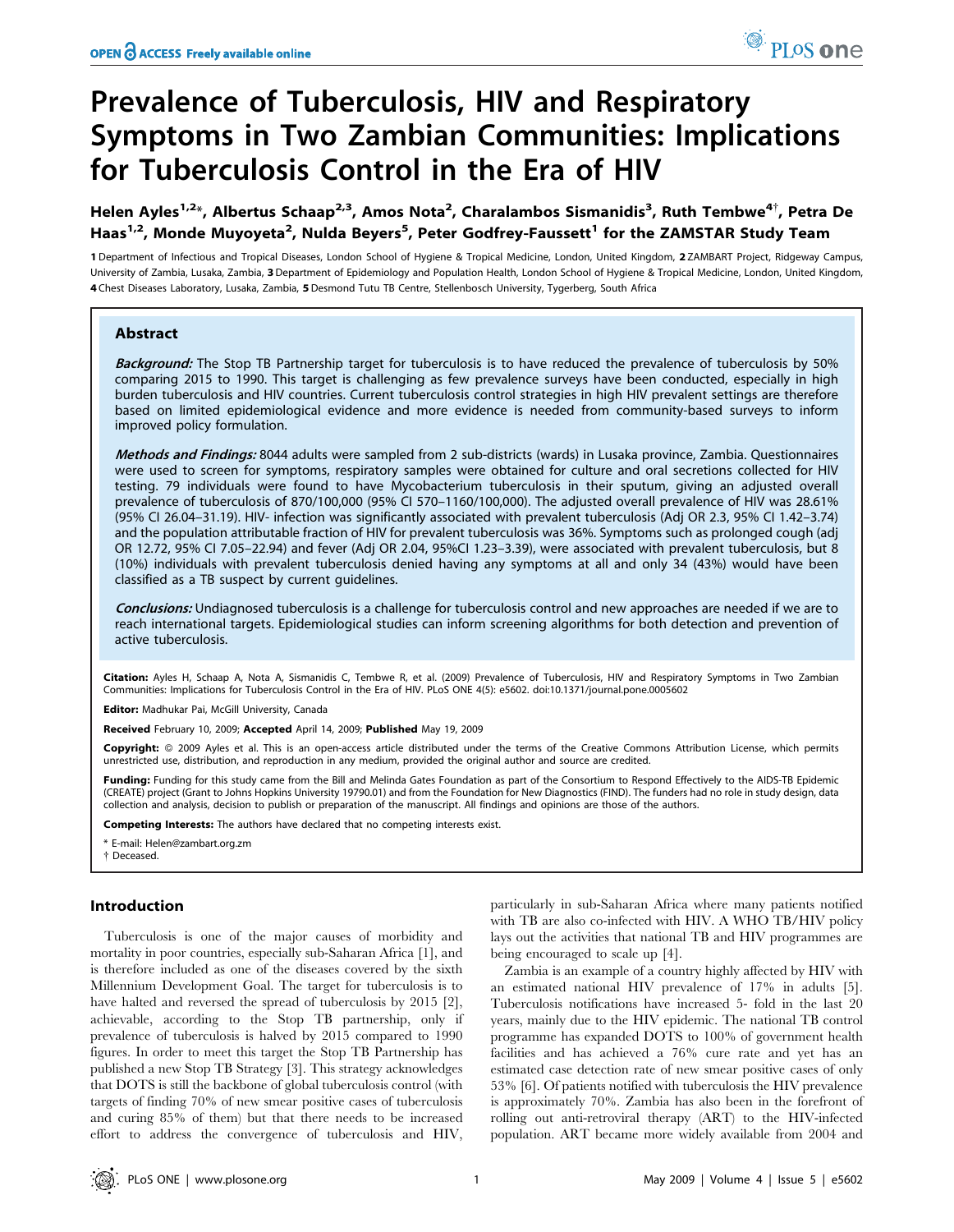now more than 120,000 individuals ( representing 50% at need) are receiving it [5].

Neither the target set for monitoring the Millennium Development Goals, nor the case detection rate, key to DOTS, is easy to measure [7]. Few case-finding surveys have been conducted in Africa and most of these were in the pre-HIV era [8,9,10,11,12,13]. These early surveys gave invaluable information about the epidemiology of TB, without HIV, and lead to the formulation of the current TB control strategy- DOTS, which relies on passive case-finding by investigating only those individuals presenting to the health services with symptoms of prolonged cough or haemoptysis. However, large populationbased surveys have not been conducted during the period since the HIV epidemic has lead to such dramatic increases in the incidence of tuberculosis.

Two prevalence surveys from occupational settings have suggested that HIV may not have such a profound effect on the prevalence of tuberculosis as it does on the incidence [14,15]. Individuals with HIV have also been shown to be less infectious than those without dual infection [16,17], but transmission at community level is likely to be directly related to the prevalence of disease in the population. Population-based studies of the risk of transmission of tuberculosis in high HIV prevalent settings have drawn contrasting conclusions with stable risk in East Africa [18] and increased transmission in the gold mines of South Africa [19].

Two recent prevalence studies have been conducted in South Africa. One, from a low HIV prevalence community [20], and another study from a community with high burden of HIV and tuberculosis [21], both in Cape town, indicated that many cases of tuberculosis were not detected by the routine tuberculosis control programme and were only detected by door-to–door screening associated with the surveys. These surveys and a study from a clinical trial site in Tanzania [22] have found that the clinical algorithm used to identify tuberculosis suspects for further investigation, the basis of the DOTS strategy for case-finding, may miss a significant proportion of cases of active tuberculosis.

In this study we present the results of a large community-based tuberculosis and HIV prevalence survey in two communities in Lusaka Province, Zambia. The aim of the study is to determine the prevalence of tuberculosis, HIV and respiratory symptoms and to consider the implications for the new Stop TB Strategy.

### Methods

#### Ethics Statement

Ethical approval for the study was obtained from the research ethics committees of the University of Zambia, the London School of Hygiene and Tropical Medicine and Stellenbosch University. Community leaders, district and local health staff and neighbourhood health committees agreed to the study taking place. All individuals involved in the study gave written informed consent.

### Study Sites

The study was conducted in 2 sites (each a political division called a ward) in 2 districts of Lusaka Province of Zambia. The sites were purposively selected to represent rural and urban communities. The rural community has a major road running through it, but otherwise consists of small villages with subsistence farming as the major occupation. The urban community is representative of many such urban settlements in the major towns of Zambia, but not as crowded as the high-density areas in the capital, Lusaka. The majority of the population of this community were employed in small-scale business and informal trading. Each site was served by 1 TB diagnostic centre. The TB notification rates for 2004 were 275/100,000 in the rural site and 438/100,000 in the urban site. The total population according to the 2000 census of the two communities was 17,393 for the rural site and 10,963 for the urban site.

# Sample size calculation

In 2004 WHO estimated the tuberculosis prevalence for Zambia to be 707/100,000[23]. Assuming the prevalence of tuberculosis to be 1000/100,000 among adults we aimed to sample 5000 adults in each site that would give an estimate of prevalence with 95% certainty that the true population prevalence lies somewhere between 810 and 1,190/100,000.

#### Sampling strategy

Census maps containing standard enumeration areas were obtained for both of the survey sites. Each standard enumeration area contained between 300 and 2000 adults according to the 2000 census.

As the study was conducted in 2005, five years after the last census, the enumeration data was not considered to be adequate for use in sampling and therefore equal weight was given to each standard enumeration area. All standard enumeration areas within the ward were then listed and assigned a random order. Sampling started with the first randomly assigned enumeration area and all households were visited. All adults $\geq 15$  years were enumerated. If adults were not present at the time of enumeration two subsequent appointments were made before the adult was recorded as absent. In the peri-urban area there were 12 enumeration areas and all of these were needed to enumerate 4380 adults. In the rural area there were 22 enumeration areas and 12 were used enumerating 4434 adults.

Following standardised training, research assistants interviewed study participants using a structured paper questionnaire recording socio-economic data (asset register and the number of meals eaten per day), present respiratory symptoms, health seeking behaviour and history of tuberculosis and obtained a spot sputum sample either spontaneously, if the individual was able to, or assisted by simple breathing techniques. Any sample produced, whether it was true sputum or a salivary sample was accepted and sent for culture. An oral fluid sample was also obtained for HIV testing, according to the manufacturer's guidelines (Bionor $^{TM}$ HIV1&2 Test). All individuals were encouraged to attend for counselling and HIV testing using rapid tests on whole blood at the local health centre, where infrastructure and human resource was strengthened to cope with demand.

#### Laboratory procedures

All sputum samples were labelled by barcode only and transported in cool boxes to the National TB reference laboratory (Chest Diseases Laboratory, Lusaka) on the same day of collection.

A direct sputum smear was made and stored unstained. This smear was stained using a standard ZN carbol fuschin method and was examined by light microscopy and graded only if the mycobacteria grew on culture (see below).

Samples were decontaminated using the NAOH-NALC decontamination method (BBL<sup>TM</sup> MycoPrep<sup>TM</sup> KIT [BD]). Each sample was inoculated onto both a broth  $(BBL^{TM} MGIT^{TM} 960$ [BD]) and solid media (Löwenstein Jensen (LJ) [BD]) and incubated at  $37^{\circ}$ C either in the automated MGIT960 or a standard incubator for a maximum period of 42 days for MGIT and 56 days for LJ. The remainder of decontaminated sample was stored at  $-20^{\circ}$ C and re-decontaminated if the original culture became contaminated. If mycobacteria grew, confirmed by ZN staining of the culture growth, then the original direct smear was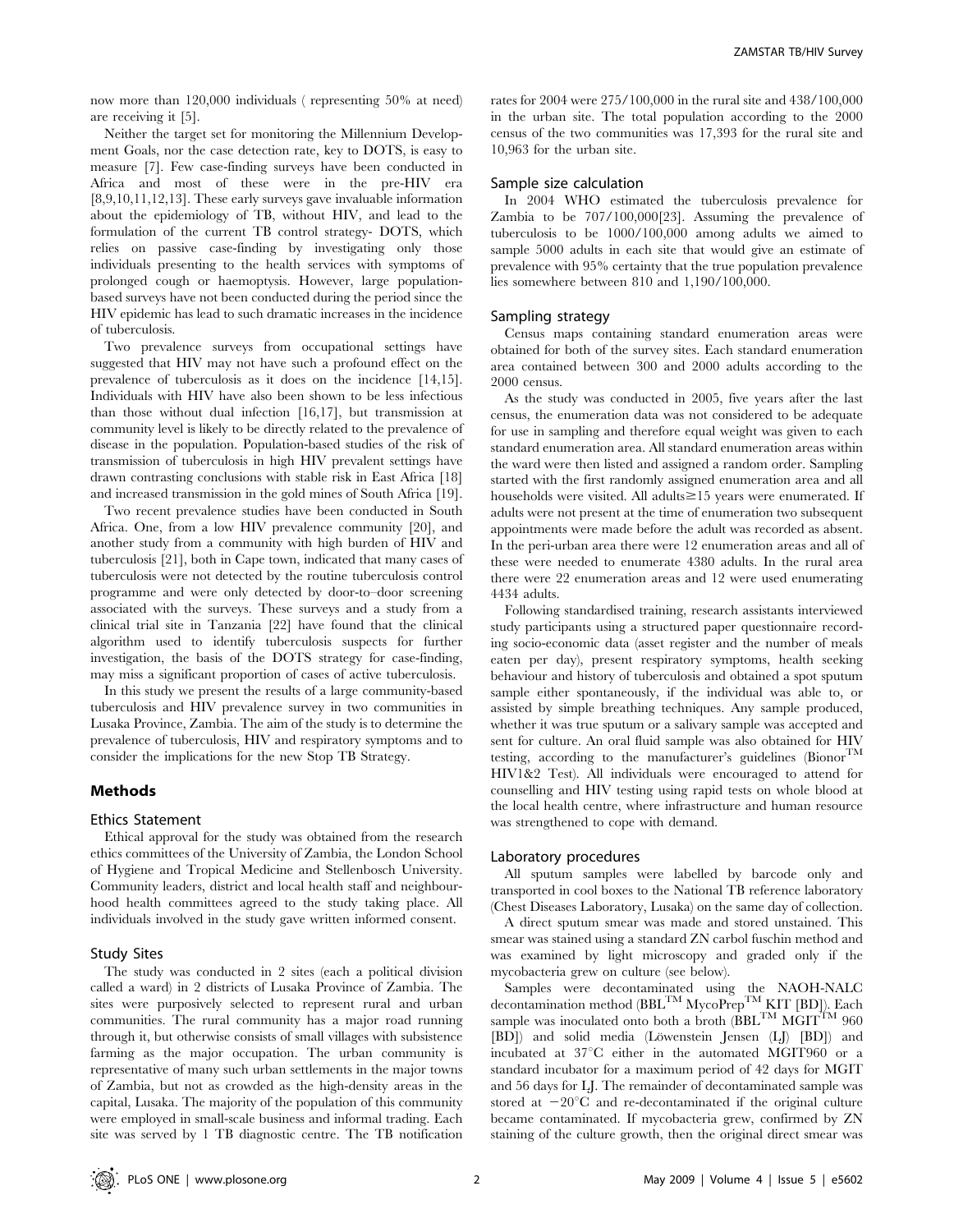stained and examined. ZN positive cultures were archived in 20% glycerol at  $-20^{\circ}$ C and a DNA sample was obtained for identification by boiling at  $96^{\circ}$ C for 15 minutes.

Identification of the positive mycobacterial cultures as either M.tuberculosis or non-tuberculous mycobacteria (NTM) was done using the Genotype Mycobacteria CM assay (HAIN, Life Science) performed according to manufacturer's instructions.

Oral fluid samples were transported in a cool box to a central laboratory and tested for HIV according to Bionor protocol (Bionor<sup>TM</sup> HIV1&2 Test) within 3 days of collection.

Laboratory Quality Assurance: All stained sputum smears from individuals with a positive culture were sent to laboratory staff at Stellenbosch University where they were re-read in a blinded manner by 2 individuals. Any discrepancy between the Zambian and South African readers was rechecked by a third panel of readers and a final smear result agreed on.

Positive (M.tuberculosis H37RV stock strain) and negative (phosphate buffer alone) culture controls were regularly included to monitor the culture process.

Laboratory cross-contamination was investigated in any case where 2 samples processed on the same day grew M. tuberculosis. On these samples spoligotyping was performed [24] and if they had identical spoligopatterns IS6110 RFLP typing was used to subtype [25].

# Follow up

All individuals with a culture positive for Mycobacteria were revisited. Trained clinicians repeated a questionnaire for symptoms and examined the TB suspect. Two further sputum samples (spot and early morning sample) were collected for smear and culture and the TB suspect was transported to the tertiary referral hospital for chest x-ray examination. Any individual suspected or confirmed to have clinical TB according to algorithm (Fig. 1) was started on TB treatment at the local TB diagnostic centre. Counselling and HIV testing were offered to all those found to have TB.

#### Data handling

At the first household visits, all household members were enumerated including name, age and sex. Address and GPS coordinates were recorded to ensure possible follow-up at a later stage.

Every participant that consented to the study was assigned a unique study number. Corresponding questionnaire, consent form, sputum sample and oral swab for each individual were labelled and anonymously linked using the bar-coded study number.

Sputum samples were registered electronically at the Zambian National TB-reference Laboratory. The direct smear, decontaminated sputum sample and inoculation tubes of one participant were all coded with the same original barcode number. Positive, negative and contaminated culture results were recorded electronically by scanning the barcode of the culture tube. For positive culture results paper worksheets were printed to capture results of confirmatory tests and smear results. HIV-results were recorded in a register book.

Questionnaire data, laboratory worksheets, HIV results and follow-up questionnaire were dually entered using tailor-made Microsoft Visual Basic 6.0 data entry forms and Microsoft Access 2000 databases. Data entry differences were corrected by referring to the source documents.

# Definitions

M. tuberculosis prevalence definition. The prevalence of Mycobacterium tuberculosis complex was defined as the proportion of individuals with an evaluable sample (i.e. excluding those where the sample leaked, was missing or all samples were contaminated) from which Mycobacterium tuberculosis complex was grown from the original sputum sample. We will hereafter refer to this as prevalent M.tuberculosis. We did not exclude those individuals on tuberculosis treatment and so if M.tuberculosis was grown, regardless of treatment status, the individual was classified as having prevalent M.tuberculosis. However if an individual on tuberculosis treatment was not culture positive for M.tuberculosis then they were not considered to have prevalent M.tuberculosis.

Clinical Definitions. Tuberculosis disease was defined according to the algorithm (Fig. 1). Any individual who had M.tuberculosis isolated from their original culture and had at least one positive smear  $(\geq 3$  AFB seen) or another culture was categorised as having bacteriologically confirmed TB disease. An individual with *M.tuberculosis* isolated from the original culture and who was started on TB treatment due to clinical symptoms or Xray findings, but did not have any additional microbiological proof of TB, was categorised as having bacteriologically unconfirmed TB disease. Any individual with M.tuberculosis isolated from the original culture but with subsequently negative smears and cultures, and who did not have signs and symptoms of TB clinically or on chest x-ray was categorised as having sub-clinical TB [22].

TB suspect. Any individual coughing for 3 weeks or more, or with haemoptysis was regarded as a TB suspect according to international standard definitions at the time of the study.

#### Data analysis

Stata Version 9.0 was used for statistical analysis. Primary analysis of TB and HIV point prevalence and 95% confidence intervals (95%CI) was done using appropriate generalized linear models with random effects to control parameter estimates and standard errors for the effect of clustering at the standard enumeration area. Additionally these models were applied to perform univariate and multivariate analyses. Firstly, possible associated risk factors were explored using univariate regression. Significantly associated risk factors identified at this stage were then introduced into a respective multivariate model. Variables were retained in the final model if associated likelihood-ratio test showed a  $P$  value $\leq 0.2$ .

The impact of HIV on tuberculosis at community level, assuming causality was estimated by calculating the population attributable fraction.

Sensitivities and specificities of the different screening algorithms, using culture positive M.tuberculosis as the gold standard, were calculated with binomial exact confidence intervals.

#### Results

4048 households with 8814 adults were enumerated from 24 census enumeration areas in the two study sites. 8325 (94.5%) adults consented to be part of the study, 8044 (91.3% of all enumerated) had a full culture result available with 281(3.2% of those enumerated) being excluded for reasons shown in Fig. 2.

Of 8044 evaluable results, 79 had a culture positive for M.tuberculosis complex giving a crude prevalence of 980/100,000 and an adjusted prevalence of 870/100,000 (95% CI 570–1160). Of the 79 cases of culture positive M.tuberculosis 22 (28%) were also smear positive. Of these 8 (36%) were classified as scanty, and 14 (64%) as 1–3+ positive. Since we did not examine the smears of individuals with negative culture results this is a minimum estimate of the smear positive prevalence.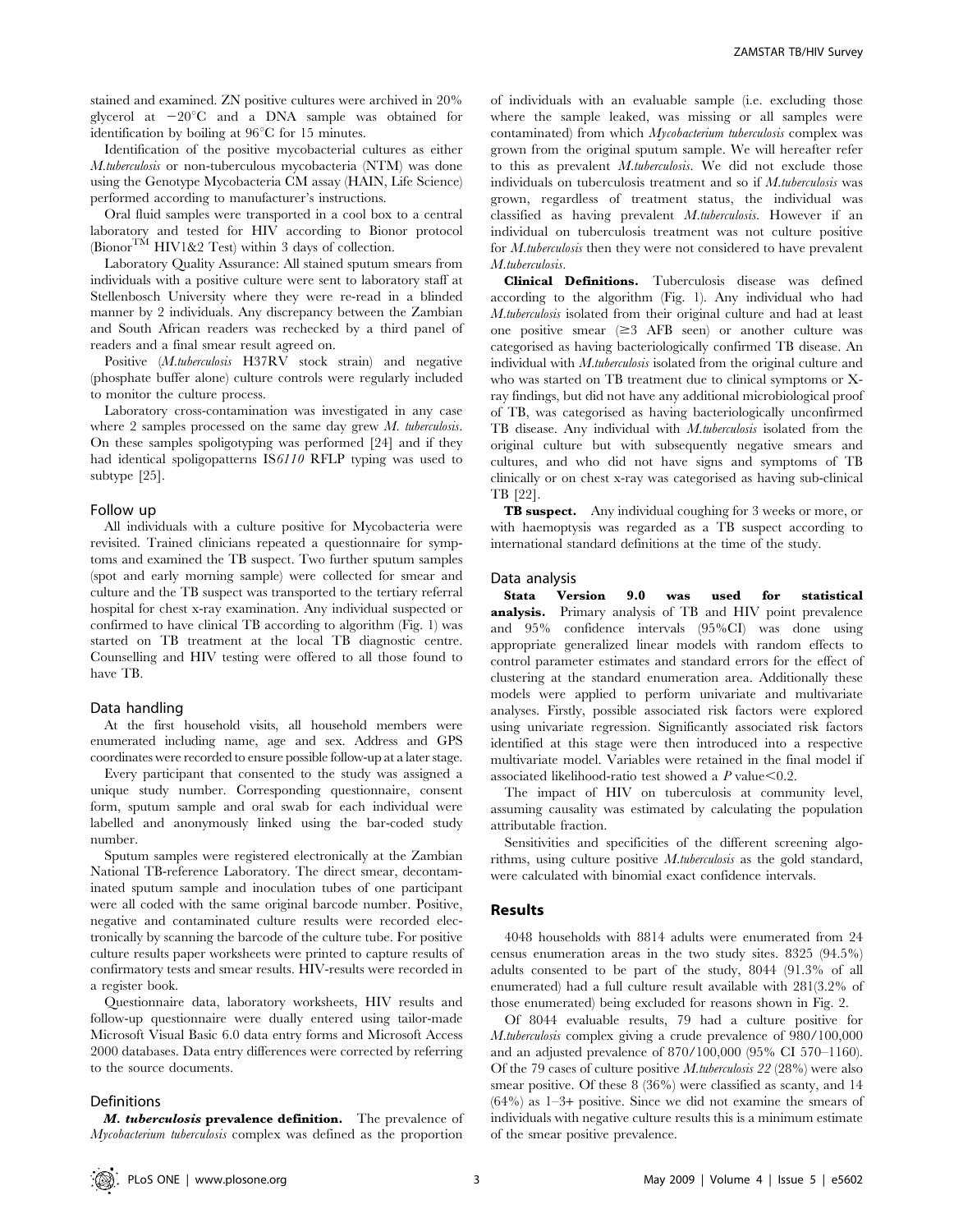



Spoligotyping followed by RFLP analysis of positive cultures found identical fingerprints in 1 pair of samples giving a potential cross-contamination rate of less than 2%.

# Associations with prevalent M.tuberculosis

The two communities had significantly different prevalence rates with the more rural community having an adjusted prevalence of 650/100,000 (95% CI 360–940) and the more urban community having a prevalence of 1200/100,000 (95% CI 750–1640) (Table 1).

The prevalence of *M.tuberculosis* was highest in the 35–44 years age group (adj OR comparing 35–44 years with 15–24 years 3.31, 95% CI 1.67–6.56) but there was no difference seen between the prevalence in men and women. The prevalence of M.tuberculosis was significantly higher in HIV positive individuals than those who were HIV negative (Adj OR 2.30, 95% CI 1.42–3.74).

On univariate analysis there was a significant increased risk of prevalent M.tuberculosis amongst those who had previously had TB (Univariate OR 2.98, 95% CI 1.47–6.03). However this association had significant interaction with HIV status; HIV negative individuals having an increased risk of prevalent M.tuberculosis if they had had previous TB compared to the group who had not had previous TB (OR 8.37, 95%CI 3.60–19.48), whereas it appeared protective for HIV-positive individuals (OR 0.58, 95%CI 0.05–1.40), and thus it was not included in the final multivariate model.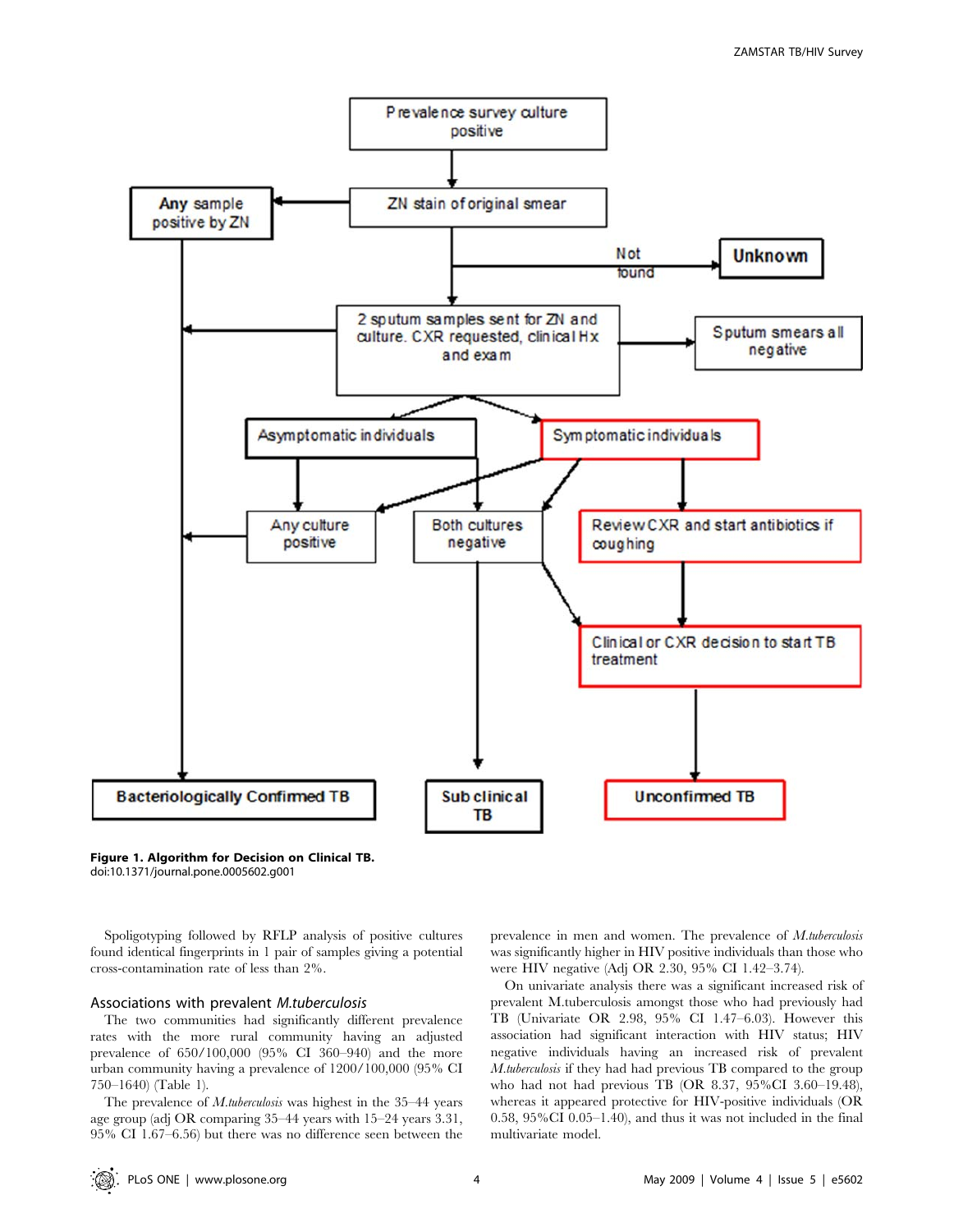

Figure 2. Flowchart of Individuals within the Study. doi:10.1371/journal.pone.0005602.g002

We used a simple asset register and the number of meals eaten in a day to give a crude indication of socio-economic status. For any one of these assets there was a trend towards ownership of assets, and therefore higher socio-economic status, decreasing the risk of prevalent *M.tuberculosis* but none was significant.

Of the 79 cases of prevalent M.tuberculosis only 51 (65%, 2 missing data) admitted to having any cough and of these 34 (67%) had been coughing for more than 3 weeks (definition for being a TB suspect at the time of this study and needing investigation for tuberculosis). Having a cough of short duration  $\leq 21$  days) was a risk factor for having prevalent M.tuberculosis (adj OR 3.07, 95%CI 1.62–5.81) but coughing for more than 3 weeks provided the strongest association with prevalent M.tuberculosis (adj OR 12.72, 95% CI 7.05–22.94). All other symptoms were associated with prevalent M.tuberculosis on univariate analysis, but on multivariate analysis only fever remained significant in the final model (Adj OR 2.04, 95%CI 1.23–3.39).

# Clinical Tuberculosis

Following the algorithm shown in Fig. 1, we determined the TB disease status of all individuals from whom M.tuberculosis was isolated. Of the 79 individuals with prevalent M.tuberculosis, 42 (53%) were bacteriologically confirmed to have TB disease with either subsequent smears or cultures positive for TB, 2 (2.5%) had clinical signs of TB or chest x-ray changes suggestive of TB (and they were started on TB treatment) but the diagnosis was not subsequently confirmed bacteriologically, and 15 (19%) were categorised as having sub-clinical TB. Of these sub-clinical TB cases 4 (27%) had no symptoms at the time of sputum submission, 3 (75%) were HIV positive. By the time of follow up the 3 HIV positive individuals had developed minor symptoms but 2 further sputum smears and cultures were negative for TB. The HIVnegative individual remained asymptomatic and further smears and cultures were negative. This case was one of the pair with the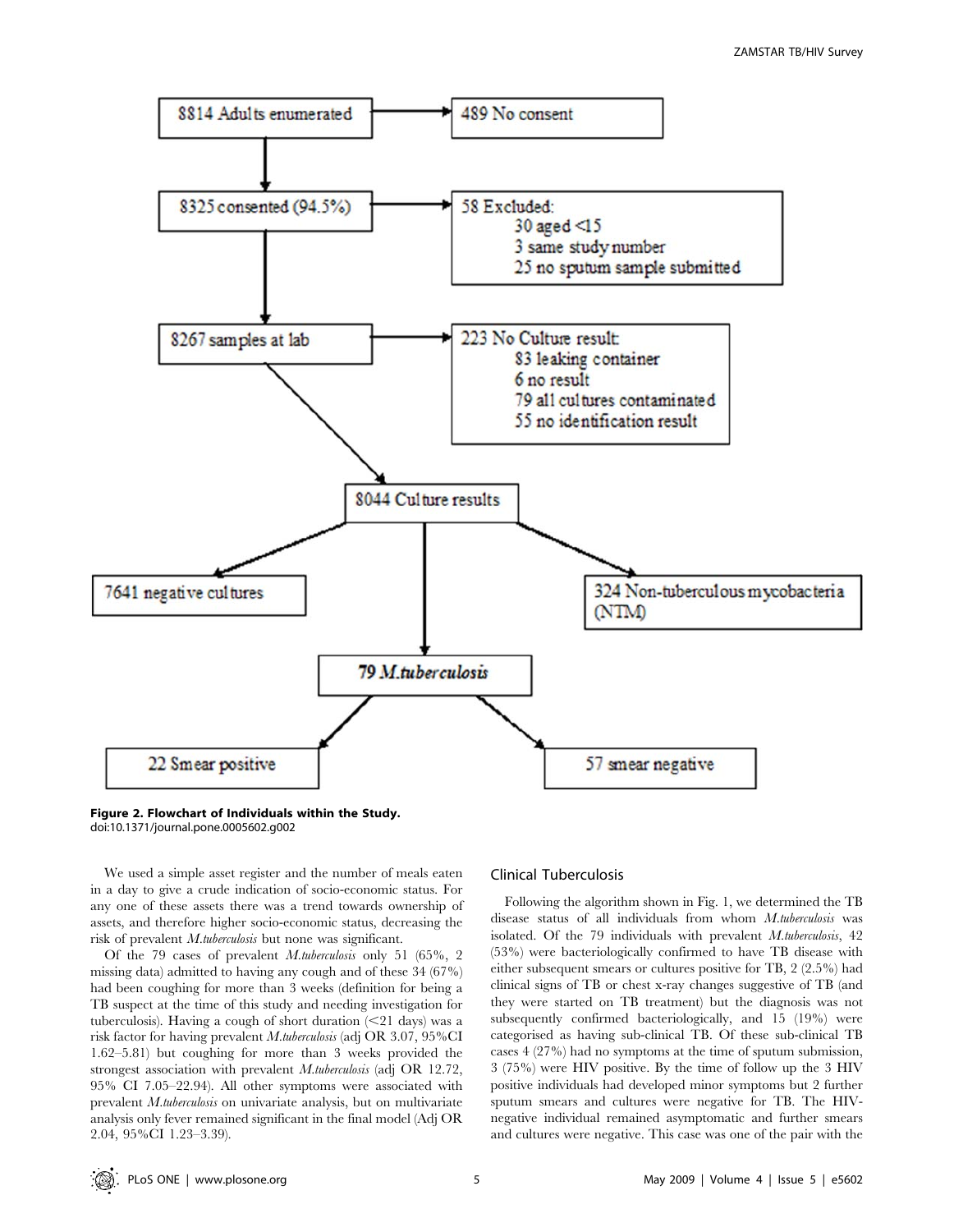# Table 1. Associations with Prevalent M.tuberculosis

| Characteristic            | Ν            | TВ                  | Adj-Prev <sup>1</sup> 95% Cl |               | <b>Univariate</b> |               |                  | <b>Multivariate</b> |               |                  |
|---------------------------|--------------|---------------------|------------------------------|---------------|-------------------|---------------|------------------|---------------------|---------------|------------------|
|                           |              |                     |                              |               | <b>OR</b>         | 95% CI        | $\boldsymbol{p}$ | OR                  | 95% CI        | $\boldsymbol{p}$ |
| Total                     | 8044         | 79                  | 0.87                         | $0.57 - 1.16$ |                   |               |                  |                     |               |                  |
| Community                 |              |                     |                              |               |                   |               | 0.037            |                     |               | 0.0209           |
| Rural                     | 4055         | 28                  | 0.65                         | $0.36 - 0.94$ | 1.00              |               |                  | 1.00                |               |                  |
| Urban                     | 3989         | 51                  | 1.20                         | $0.75 - 1.64$ | 1.86              | $1.07 - 3.24$ |                  | 2.06                | $1.16 - 3.64$ |                  |
| Missing                   | $\mathbf 0$  |                     |                              |               |                   |               |                  |                     |               |                  |
| Age                       |              |                     |                              |               |                   |               | 0.000            |                     |               | 0.0018           |
| $15 - 24$                 | 3244         | 15                  | 0.41                         | $0.18 - 0.65$ | 1.00              |               |                  | 1.00                |               |                  |
| $25 - 34$                 | 1937         | 22                  | 1.01                         | $0.51 - 1.5$  | 2.45              | $1.26 - 4.74$ |                  | 1.82                | $0.91 - 3.64$ |                  |
| $35 - 44$                 | 1154         | 27                  | 2.15                         | $1.20 - 3.1$  | 5.29              | 2.79-10.02    |                  | 3.31                | $1.67 - 6.56$ |                  |
| $45 - 54$                 | 685          | 8                   | 1.02                         | $0.27 - 1.78$ | 2.49              | $1.05 - 5.91$ |                  | 1.54                | $0.62 - 3.81$ |                  |
| $55 - 64$                 | 357          | $\mathbf{1}$        | 0.25                         | $0.00 - 0.74$ | 0.60              | $0.08 - 4.56$ |                  | 0.31                | $0.04 - 2.41$ |                  |
| >64                       | 327          | 3                   | 0.83                         | $0.00 - 1.8$  | 2.01              | $0.58 - 7.03$ |                  | 0.98                | $0.27 - 3.57$ |                  |
| Missing                   | 340          | 3                   |                              |               |                   |               |                  |                     |               |                  |
| Sex                       |              |                     |                              |               |                   |               | 0.463            |                     |               |                  |
| Male                      | 3709         | 39                  | 0.94                         | $0.56 - 1.32$ | 1.00              |               |                  |                     |               |                  |
| Female                    | 4334         | 40                  | 0.80                         | $0.47 - 1.13$ | 0.85              | $0.54 - 1.32$ |                  |                     |               |                  |
| Missing                   | $\mathbf{1}$ | 0                   |                              |               |                   |               |                  |                     |               |                  |
| HIV-result                |              |                     |                              |               |                   |               | < 0.001          |                     |               | 0.0007           |
| <b>Negative</b>           | 5666         | 36                  | 0.55                         | $0.32 - 0.79$ | 1.00              |               |                  | 1.00                |               |                  |
| Positive                  | 2297         | 43                  | 1.65                         | $1.00 - 2.31$ | 3.03              | $1.93 - 4.74$ |                  | 2.30                | $1.42 - 3.74$ |                  |
| Missing                   | 81           | 0                   |                              |               |                   |               |                  |                     |               |                  |
| Previous TB               |              |                     |                              |               |                   |               | 0.008            |                     |               |                  |
| No                        | 7701         | 70                  | 0.81                         | $0.53 - 1.08$ | 1.00              |               |                  |                     |               |                  |
| Yes                       | 333          | 9                   | 2.36                         | $0.71 - 4.01$ | 2.98              | $1.47 - 6.03$ |                  |                     |               |                  |
| Missing                   | 10           | 0                   |                              |               |                   |               |                  |                     |               |                  |
| <b>Currently Coughing</b> |              |                     |                              |               |                   |               | < 0.001          |                     |               | < 0.001          |
| No                        | 6124         | 26                  | 0.37                         | $0.20 - 0.55$ | 1.00              |               |                  | 1.00                |               |                  |
| Yes between 1-21 days     | 1274         | 17                  | 1.23                         | $0.56 - 1.89$ | 3.31              | $1.78 - 6.15$ |                  | 3.07                | $1.62 - 5.81$ |                  |
| $Yes > 21$ days           | 493          | 34                  | 6.34                         | $3.71 - 8.97$ | 18.04             | 10.60-30.71   |                  | 12.72               | 7.05-22.94    |                  |
| Missing duration          | 153          | $\overline{2}$      |                              |               |                   |               |                  |                     |               |                  |
| Shortness breath          |              |                     |                              |               |                   |               | < 0.001          |                     |               |                  |
| No                        | 6650         | 44                  | 0.56                         | $0.32 - 0.79$ | 1.00              |               |                  |                     |               |                  |
| Yes                       | 1384         | 35                  | 2.28                         | $1.31 - 3.25$ | 4.17              | $2.64 - 6.57$ |                  |                     |               |                  |
| Missing                   | 10           | $\mathsf{O}\xspace$ |                              |               |                   |               |                  |                     |               |                  |
| Fever                     |              |                     |                              |               |                   |               | < 0.001          |                     |               | 0.0061           |
| No                        | 6066         | 37                  | 0.50                         | $0.27 - 0.72$ | $1.00\,$          |               |                  | $1.00\,$            |               |                  |
| Yes                       | 1962         | 42                  | 1.92                         | $1.13 - 2.71$ | 3.91              | $2.48 - 6.16$ |                  | 2.04                | $1.23 - 3.39$ |                  |
| <b>Missing</b>            | 16           | $\pmb{0}$           |                              |               |                   |               |                  |                     |               |                  |
| Night sweats              |              |                     |                              |               |                   |               | < 0.001          |                     |               |                  |
| No                        | 6001         | 40                  | 0.57                         | $0.33 - 0.81$ | 1.00              |               |                  |                     |               |                  |
| Yes                       | 2018         | 39                  | 1.73                         | $1.02 - 2.43$ | 3.07              | 1.96-4.81     |                  |                     |               |                  |
| Missing                   | 25           | $\pmb{0}$           |                              |               |                   |               |                  |                     |               |                  |
| Weight loss               |              |                     |                              |               |                   |               | < 0.001          |                     |               |                  |
| No                        | 4878         | 34                  | 0.59                         | $0.33 - 0.85$ | 1.00              |               |                  |                     |               |                  |
| Yes                       | 2868         | 44                  | 1.36                         | $0.83 - 1.9$  | 2.33              | $1.48 - 3.67$ |                  |                     |               |                  |
| Missing                   | 298          | $\mathbf{1}$        |                              |               |                   |               |                  |                     |               |                  |
| Chest pain                |              |                     |                              |               |                   |               | < 0.001          |                     |               |                  |
| No                        | 5886         | 38                  | 0.56                         | $0.33 - 0.80$ | 1.00              |               |                  |                     |               |                  |
|                           |              |                     |                              |               |                   |               |                  |                     |               |                  |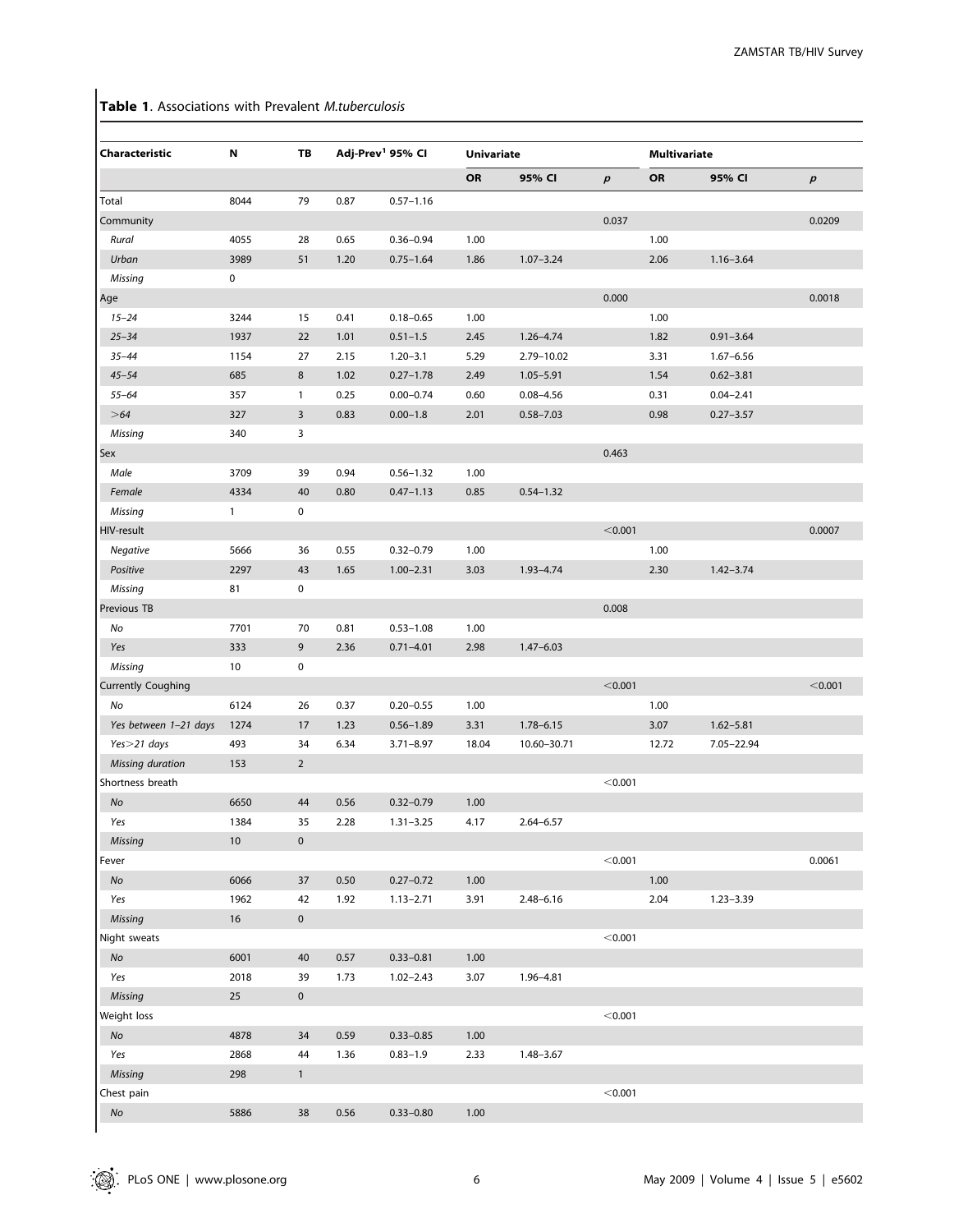| Characteristic  | ${\bf N}$ | TB             |      | Adj-Prev <sup>1</sup> 95% Cl | <b>Univariate</b> |               |                  | <b>Multivariate</b> |        |                  |
|-----------------|-----------|----------------|------|------------------------------|-------------------|---------------|------------------|---------------------|--------|------------------|
|                 |           |                |      |                              | OR                | 95% CI        | $\boldsymbol{p}$ | OR                  | 95% CI | $\boldsymbol{p}$ |
| Yes             | 2125      | 40             | 1.68 | $1.00 - 2.35$                | 3.01              | $1.92 - 4.72$ |                  |                     |        |                  |
| Missing         | 33        | $\mathbf{1}$   |      |                              |                   |               |                  |                     |        |                  |
| Car             |           |                |      |                              |                   |               | 0.158            |                     |        |                  |
| No              | 7697      | 78             | 0.90 | $0.59 - 1.2$                 | 1.00              |               |                  |                     |        |                  |
| Yes             | 330       | $\mathbf{1}$   | 0.28 | $0.00 - 0.84$                | 0.31              | $0.04 - 2.26$ |                  |                     |        |                  |
| Missing         | 17        | 0              |      |                              |                   |               |                  |                     |        |                  |
| Bicycle         |           |                |      |                              |                   |               | 0.061            |                     |        |                  |
| No              | 5639      | 64             | 1.00 | $0.65 - 1.36$                | 1.00              |               |                  |                     |        |                  |
| Yes             | 2388      | 15             | 0.60 | $0.27 - 0.92$                | 0.59              | $0.33 - 1.05$ |                  |                     |        |                  |
| Missing         | 17        | 0              |      |                              |                   |               |                  |                     |        |                  |
| Television      |           |                |      |                              |                   |               | 0.927            |                     |        |                  |
| No              | 5755      | 57             | 0.87 | $0.55 - 1.20$                | 1.00              |               |                  |                     |        |                  |
| Yes             | 2272      | 22             | 0.85 | $0.43 - 1.28$                | 0.98              | $0.58 - 1.63$ |                  |                     |        |                  |
| Missing         | 17        | 0              |      |                              |                   |               |                  |                     |        |                  |
| Radio           |           |                |      |                              |                   |               | 0.399            |                     |        |                  |
| No              | 2693      | 31             | 0.99 | $0.55 - 1.43$                | 1.00              |               |                  |                     |        |                  |
| Yes             | 5339      | 48             | 0.81 | $0.51 - 1.11$                | 0.82              | $0.51 - 1.30$ |                  |                     |        |                  |
| Missing         | 12        | 0              |      |                              |                   |               |                  |                     |        |                  |
| Fridge          |           |                |      |                              |                   |               | 0.319            |                     |        |                  |
| No              | 7031      | 72             | 0.91 | $0.59 - 1.22$                | 1.00              |               |                  |                     |        |                  |
| Yes             | 984       | $\overline{7}$ | 0.61 | $0.12 - 1.11$                | 0.67              | $0.30 - 1.52$ |                  |                     |        |                  |
| Missing         | 29        | 0              |      |                              |                   |               |                  |                     |        |                  |
| Number of meals |           |                |      |                              |                   |               | 0.252            |                     |        |                  |
| 0               | 96        | $\overline{2}$ | 1.28 | $0.36 - 2.19$                | 1.00              |               |                  |                     |        |                  |
| $\mathbf{1}$    | 1050      | 13             | 1.08 | $0.55 - 1.6$                 | $0.85^2$          | $0.63 - 1.13$ |                  |                     |        |                  |
| $\overline{a}$  | 3152      | 30             | 0.91 | $0.60 - 1.22$                |                   |               |                  |                     |        |                  |
| 3 or more       | 3687      | 33             | 0.76 | $0.45 - 1.07$                |                   |               |                  |                     |        |                  |
| Missing         | 59        | $\mathbf{1}$   |      |                              |                   |               |                  |                     |        |                  |

<sup>1</sup>Adjusted for clustering.

<sup>2</sup>OR for trend.

Table 1. Cont.

doi:10.1371/journal.pone.0005602.t001

same fingerprint and may represent laboratory error or contamination.

The remaining 11 (73%) had symptoms at the time of the original sputum collection but these had resolved or changed by the time of clinical follow up. Of this group 9 (82%) were HIVpositive and symptoms were often non-specific e.g. fever and weight loss. Chest x-rays were not considered to show tuberculosis and subsequent smears and cultures were negative.

Unfortunately 20 individuals (25%) could not be categorised as they did not complete the clinical follow up because they had died (4, 20%), moved (5, 25%) refused follow up (3, 15%) could not be found (4, 20%) or did not complete the follow-up evaluation (4, 20%).

# HIV

Overall HIV results are available for 7963 of the 8044 individuals included in this analysis (99%). Adjusted HIV prevalence was 28.61% (95% CI 26.04–31.19) in the two sites studied, with no statistical differences being seen between the urban and rural sites (Table 2). HIV prevalence varied with age and sex as has been previously demonstrated in Sub-Saharan Africa being significantly higher in women than in men (Adj OR 1.32 95% CI 1.19–1.47). Having been previously been diagnosed with TB was significantly associated with being HIV positive. The number of symptoms and specific symptoms associated with TB were found more often in HIV positive individuals. The study was not designed to look for specific risk factors for HIV infection, however there was a trend towards owning more assets and having more meals per day, higher socio-economic status, being protective for HIV (e.g. Adj OR for bicycle ownership 0.79, 95% CI 0.7–0.89).

The HIV prevalence among individuals with prevalent M.tuberculosis was 55%. Assuming causality, the impact (population attributable fraction, PAF) of HIV on prevalent TB in these communities was 36.0%.

We identified a large number of non-tuberculous mycobacteria (NTM), which will be reported in a separate publication.

### Symptoms

Overall 5319 (66%) of the population questioned declared at least one symptom, and 1920 (23.8%) had a cough. Only 581 (7.2%) met the definition of a suspect who should be further investigated for tuberculosis. Despite the surprisingly high proportion of symptomatic individuals in the community, 8 of the 79  $(10\%)$  individuals with *M.tuberculosis* isolated from their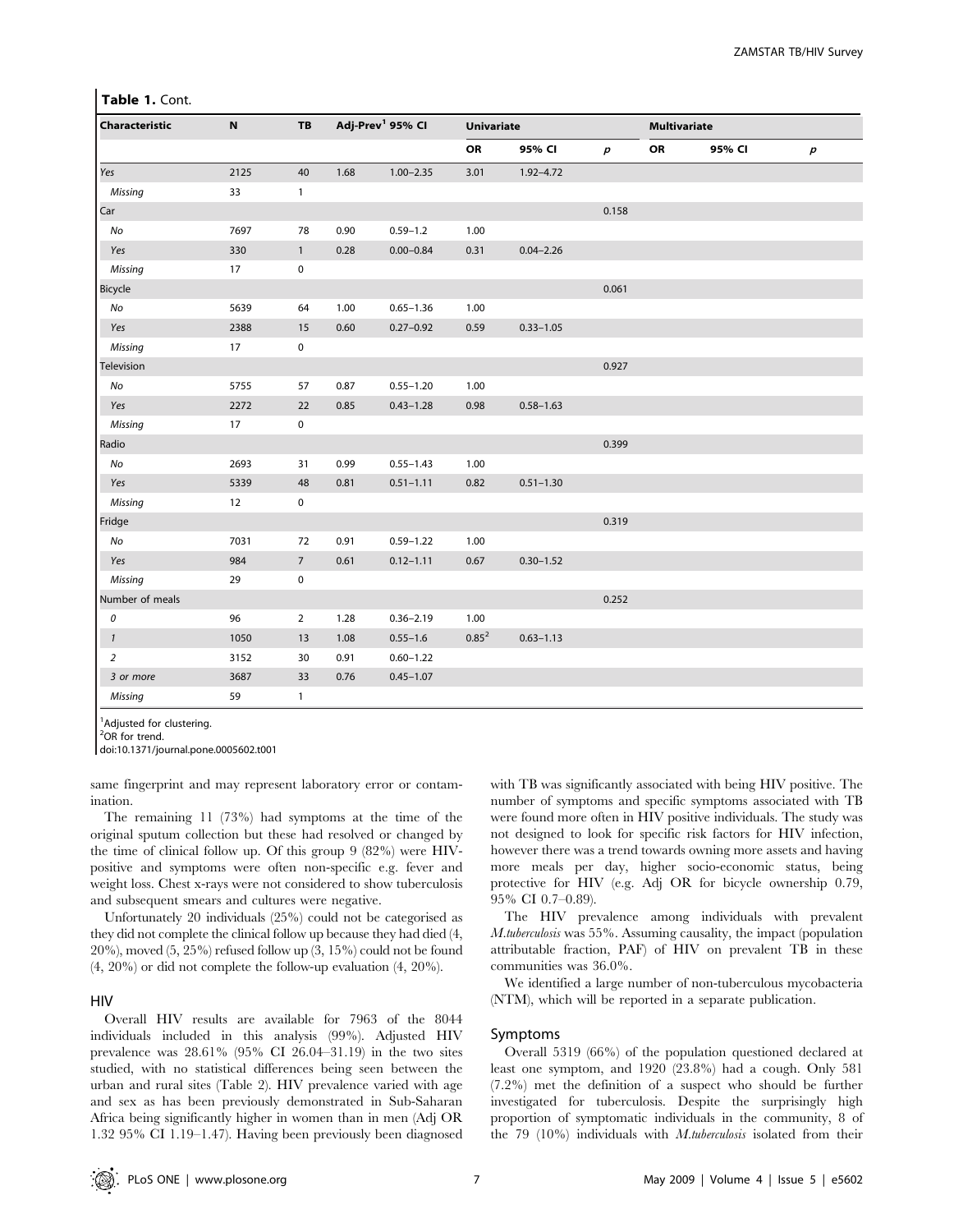# Table 2. Associations with HIV

| Characteristic           | N    | HIV            | Adj. prev <sup>1</sup> | 95% CI      | Univariate |               |                  | <b>Multivariate</b> |               |                  |
|--------------------------|------|----------------|------------------------|-------------|------------|---------------|------------------|---------------------|---------------|------------------|
|                          |      |                |                        |             | OR         | 95% CI        | $\boldsymbol{p}$ | OR                  | 95% CI        | $\boldsymbol{p}$ |
| Total TB-prevalence 8044 |      |                |                        |             |            |               |                  |                     |               |                  |
| survey                   |      |                |                        |             |            |               |                  |                     |               |                  |
| HIV-test done            | 7963 | 2297           | 28.61                  | 26.04-31.19 |            |               |                  |                     |               |                  |
| Community                |      |                |                        |             |            |               | 0.792            |                     |               |                  |
| Rural                    | 4016 | 1198           | 28.94                  | 25.19-32.68 | 1.00       |               |                  |                     |               |                  |
| Urban                    | 3947 | 1099           | 28.23                  | 24.34-32.11 | 0.97       | $0.74 - 1.25$ |                  |                     |               |                  |
| Age                      |      |                |                        |             |            |               | < 0.001          |                     |               | < 0.001          |
| $15 - 24$                | 3220 | 630            | 19.67                  | 17.10-22.25 | 1.00       |               |                  | 1.00                |               |                  |
| $25 - 34$                | 1919 | 705            | 38.51                  | 34.41-42.61 | 2.56       | $2.24 - 2.92$ |                  | 2.38                | $2.09 - 2.73$ |                  |
| $35 - 44$                | 1138 | 418            | 38.75                  | 34.19-43.32 | 2.58       | $2.22 - 3.01$ |                  | 2.37                | $2.02 - 2.77$ |                  |
| $45 - 54$                | 674  | 225            | 35.62                  | 30.63-40.61 | 2.26       | $1.88 - 2.72$ |                  | 2.05                | $1.69 - 2.48$ |                  |
| $55 - 64$                | 353  | 123            | 36.26                  | 30.15-42.36 | 2.32       | $1.83 - 2.95$ |                  | 2.11                | $1.65 - 2.70$ |                  |
| >64                      | 324  | 92             | 30.24                  | 24.24-36.23 | 1.77       | $1.36 - 2.30$ |                  | 1.55                | $1.18 - 2.03$ |                  |
| Missing                  | 335  | 104            |                        |             |            |               |                  |                     |               |                  |
| Sex                      |      |                |                        |             |            |               | < 0.001          |                     |               | < 0.001          |
| Male                     | 3670 | 968            | 25.97                  | 23.33-28.60 | 1.00       |               |                  | 1.00                |               |                  |
| Female                   | 4293 | 1329           | 30.88                  | 28.05-33.71 | 1.27       | $1.15 - 1.41$ |                  | 1.32                | $1.19 - 1.47$ |                  |
| TB-culture               |      |                |                        |             |            |               | < 0.001          |                     |               | 0.003            |
| No Growth                | 7562 | 2153           | 28.18                  | 25.71-30.63 | 1.00       |               |                  | 1.00                |               |                  |
| MOTT                     | 322  | 101            | 30.60                  | 24.92-36.27 | 1.12       | $0.88 - 1.44$ |                  | 1.13                | $0.86 - 1.48$ |                  |
| TB                       | 79   | 43             | 54.83                  | 43.49-66.18 | 3.09       | $1.97 - 4.85$ |                  | 2.25                | 1.39-3.66     |                  |
| Previous TB              |      |                |                        |             |            |               |                  |                     |               | < 0.001          |
| No                       | 7621 | 2124           | 27.60                  | 25.19-30.01 | 1.00       |               | < 0.001          | 1.00                |               |                  |
| Yes                      | 333  | 170            | 51.78                  | 45.70-57.86 | 2.82       | $2.25 - 3.52$ |                  | 2.31                | $1.83 - 2.93$ |                  |
| <b>Missing</b>           | 9    | $\overline{3}$ |                        |             |            |               |                  |                     |               |                  |
| TB-Suspect               |      |                |                        |             |            |               | < 0.001          |                     |               | < 0.001          |
| No                       | 7385 | 2067           | 27.86                  | 25.57-30.15 | 1.00       |               |                  | 1.00                |               |                  |
| Yes                      | 578  | 230            | 40.53                  | 35.71-45.35 | 1.76       | $1.48 - 2.11$ |                  | 1.44                | $1.19 - 1.76$ |                  |
| Number of<br>symptoms    |      |                |                        |             |            |               | < 0.001          |                     |               |                  |
| 0                        | 2685 | 664            | 24.84                  | 22.67-27.01 | 1.00       |               |                  |                     |               |                  |
| 1 <sup>3</sup>           | 2021 | 561            | 27.46                  | 25.32-29.60 | 1.15       | $1.11 - 1.18$ |                  |                     |               |                  |
| $\overline{2}$           | 1330 | 395            | 30.24                  | 27.98-32.51 |            |               |                  |                     |               |                  |
| $\overline{3}$           | 892  | 271            | 33.18                  | 30.61-35.74 |            |               |                  |                     |               |                  |
| 4                        | 534  | 199            | 36.25                  | 33.22-39.28 |            |               |                  |                     |               |                  |
| 5                        | 305  | 118            | 39.44                  | 35.83-43.05 |            |               |                  |                     |               |                  |
| 6                        | 196  | 89             | 42.73                  | 38.46-46.99 |            |               |                  |                     |               |                  |
| Car                      |      |                |                        |             |            |               | 0.186            |                     |               |                  |
| No                       | 7617 | 2205           | 28.75                  | 26.16-31.34 | 1.00       |               |                  |                     |               |                  |
| Yes                      | 329  | 87             | 25.41                  | 20.21-30.60 | 0.84       | $0.65 - 1.09$ |                  |                     |               |                  |
| Missing                  | 17   | 5              |                        |             |            |               |                  |                     |               |                  |
| Bicycle                  |      |                |                        |             |            |               | < 0.001          |                     |               | < 0.001          |
| No                       | 5577 | 1685           | 29.98                  | 27.76-32.20 | 1.00       |               |                  | 1.00                |               |                  |
| Yes                      | 2369 | 605            | 24.56                  | 22.16-26.97 | 0.76       | $0.68 - 0.85$ |                  | 0.79                | $0.70 - 0.89$ |                  |
| Missing                  | 17   | $\overline{7}$ |                        |             |            |               |                  |                     |               |                  |
| Television               |      |                |                        |             |            |               | 0.011            |                     |               |                  |
| No                       | 5698 | 1694           | 29.66                  | 27.03-32.28 | 1.00       |               |                  |                     |               |                  |
| Yes                      | 2248 | 598            | 26.55                  | 23.86-29.25 | 0.86       | $0.76 - 0.97$ |                  |                     |               |                  |
| Missing                  | 17   | 5              |                        |             |            |               |                  |                     |               |                  |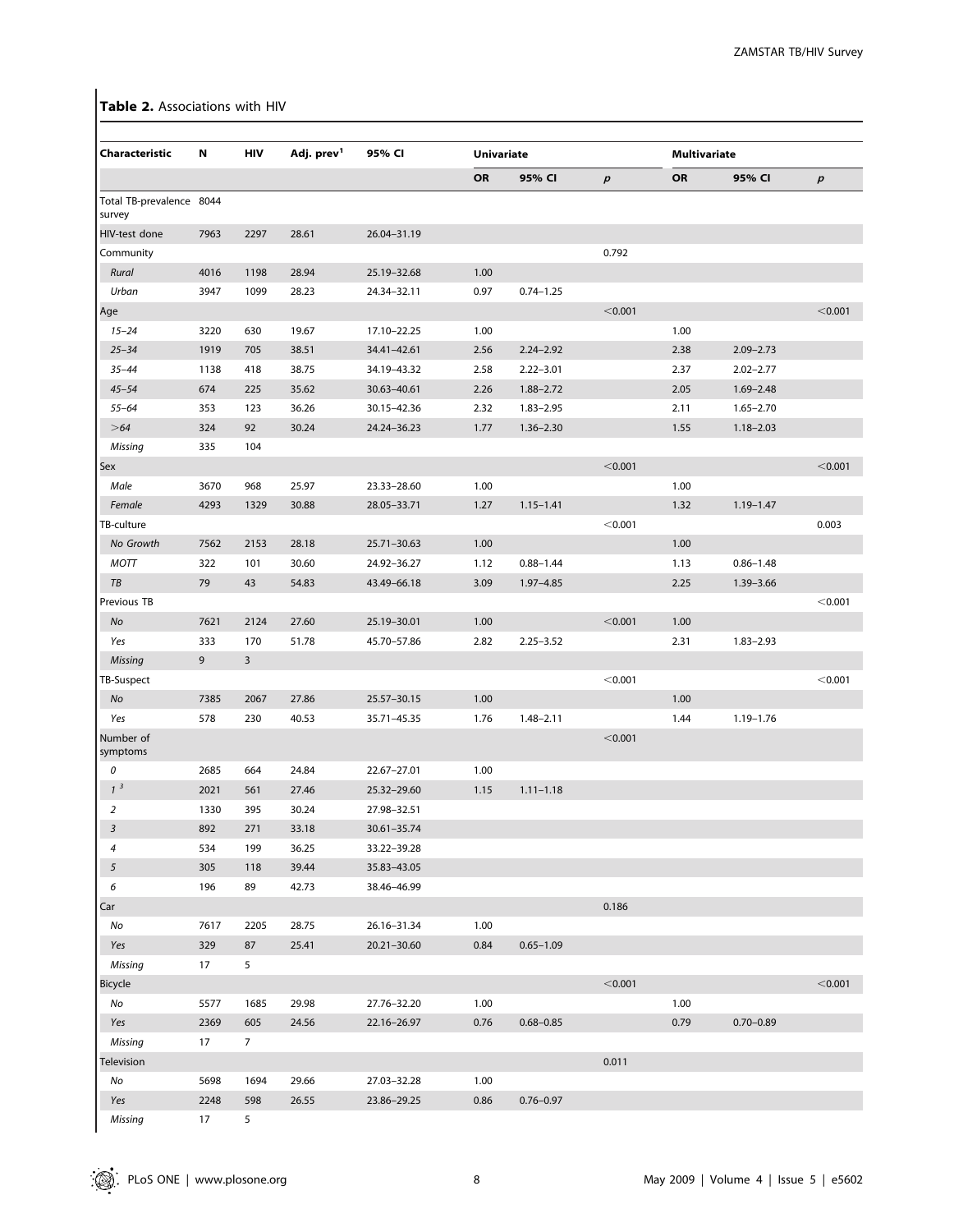Table 2. Cont.

| Characteristic  | N    | HIV            | Adj. prev <sup>1</sup> | 95% CI      | <b>Univariate</b> |               |                  | <b>Multivariate</b> |               |                  |
|-----------------|------|----------------|------------------------|-------------|-------------------|---------------|------------------|---------------------|---------------|------------------|
|                 |      |                |                        |             | <b>OR</b>         | 95% CI        | $\boldsymbol{p}$ | <b>OR</b>           | 95% CI        | $\boldsymbol{p}$ |
| Radio           |      |                |                        |             |                   |               | 0.760            |                     |               |                  |
| No              | 2676 | 775            | 28.84                  | 25.87-31.80 | 1.00              |               |                  |                     |               |                  |
| Yes             | 5275 | 1518           | 28.47                  | 25.80-31.15 | 0.98              | $0.88 - 1.09$ |                  |                     |               |                  |
| Missing         | 12   | $\overline{4}$ |                        |             |                   |               |                  |                     |               |                  |
| Fridge          |      |                |                        |             |                   |               | 0.225            |                     |               |                  |
| No              | 6964 | 2028           | 28.97                  | 26.33-31.61 | 1.00              |               |                  |                     |               |                  |
| Yes             | 970  | 262            | 26.89                  | 23.33-30.45 | 0.90              | $0.76 - 1.07$ |                  |                     |               |                  |
| Missing         | 29   | $\overline{7}$ |                        |             |                   |               |                  |                     |               |                  |
| Number of meals |      |                |                        |             |                   |               | < 0.001          |                     |               | 0.004            |
| 0               | 95   | 41             | 36.67                  | 32.20-41.13 | 1.00              |               |                  | 1.00                |               |                  |
| 1 <sup>3</sup>  | 1035 | 350            | 33.06                  | 29.87-36.25 | $0.85^2$          | $0.80 - 0.91$ |                  | 0.90 <sup>2</sup>   | $0.84 - 0.97$ |                  |
| $\overline{2}$  | 3127 | 897            | 29.64                  | 27.22-32.06 |                   |               |                  |                     |               |                  |
| 3 or more       | 3648 | 994            | 26.44                  | 24.07-28.81 |                   |               |                  |                     |               |                  |
| Missing         | 58   | 15             |                        |             |                   |               |                  |                     |               |                  |

<sup>1</sup> adjusted for clustering.

<sup>2</sup>OR for trend.

doi:10.1371/journal.pone.0005602.t002

sputum denied having any symptoms at all, and only 34 (43%) would be classified as a TB suspect.

Taking any symptom into consideration, the more symptoms an individual had the more likely they were to have M.tuberculosis isolated from their sputum (OR for trend 1.71, 95% CI 1.52–1.93) and the more likely they were to be HIV positive (OR for trend 1.15,  $95\%$  CI 1.11–1.18). Apart from cough the symptoms most associated with a diagnosis of prevalent M.tuberculosis were different in HIV positive compared to HIV negative individuals. For HIV negative individuals cough for 1–3 weeks was a risk factor for prevalent M.tuberculosis (Adj OR 3.96, 95% CI 1.57–10.00) as was cough for 3 weeks or more (Adj OR 11.18, 95% CI 4.45–28.07) and fever (Adj OR 2.63, 95% CI 1.23–5.63). For HIV positive individuals only cough of 3 weeks or more (Adj OR 11.95, 95% CI 5.38–26.56) and chest pain (Adj OR 2.11, 95%CI 1.23–5.63) were significantly associated with having prevalent M.tuberculosis.

If the standard definition of a TB suspect, i.e. cough for 3 weeks or more or haemoptysis, is used in these communities it gives a sensitivity of 43.4% and specificity of 93.1% for the whole population (Table 3). The sensitivity and specificity compared by HIV status shows higher values in HIV positive individuals but these are generally not statistically significant. Modifying the algorithm to include either cough for more than 3 weeks/haemoptysis or any other 2 symptoms improves the sensitivity to 74.7%.

# Discussion

This paper presents data from a large community based study, with samples collected from a high proportion of targeted adults. The estimated prevalence of tuberculosis of 870/100,000 adults is high, but it is in line with the WHO estimation of a prevalence of 707/100,000.

Few large-scale TB and HIV prevalence surveys have been conducted in Africa. Previous studies in the pre-HIV era and in lower HIV prevalence settings have estimated a lower prevalence of TB but comparisons must be made with caution as differences in sampling, screening strategies and also the laboratory methods used, both in the smear and culture procedures, make direct comparisons difficult [26]. The only other prevalence surveys where all participants had a TB culture performed show a similar range of prevalent TB [14,15,20,21], higher in the gold mines of

# Table 3. Sensitivity, specificity and predictive values for different screening algorithms

|                     | Sensitivity                        | <b>Specificity</b>                                | <b>PPV</b>            | NPV                  |
|---------------------|------------------------------------|---------------------------------------------------|-----------------------|----------------------|
| Any symptom         |                                    |                                                   |                       |                      |
| All                 |                                    | 89.9 (81.0-95.5) 34.1 (33.1-35.2)                 | 1.3<br>$(1.0 - 1.7)$  | 99.7 (99.4-<br>99.9  |
| <b>HIV Negative</b> |                                    | 83.3 (67.2-93.6) 35.8 (34.5-37.1)                 | 0.8<br>$(0.6 - 1.2)$  | 99.7 (99.4-<br>99.9) |
| <b>HIV Positive</b> |                                    | 95.3 (84.2-99.4) 29.4 (27.5-31.3)                 | 2.5<br>$(1.8 - 3.4)$  | 99.7 (98.9-<br>100)  |
| Any Cough           |                                    |                                                   |                       |                      |
| All                 |                                    | 67.1 (55.6–77.3) 76.6 (75.6–77.5)                 | 2.8<br>$(2.1 - 3.6)$  | 99.6 (99.4-<br>99.7) |
| <b>HIV Negative</b> |                                    | 66.7 (49.0-81.4) 77.8 (76.7-78.9)                 | 1.9<br>$(1.2 - 2.8)$  | 99.7 (99.5-<br>99.9) |
| <b>HIV Positive</b> |                                    | 67.4 (51.4–80.9) 73.1 (71.3–75.0)                 | 4.6<br>$(3.1 - 6.5)$  | 99.2 (98.6-<br>99.5) |
|                     |                                    | TB Suspect (Cough 3 weeks or more or haemoptysis) |                       |                      |
| All                 |                                    | 43.0 (31.9-54.7) 93.1 (92.6-93.7)                 | 5.9<br>$(4.1 - 8.1)$  | 99.4 (99.2-<br>99.6) |
| <b>HIV Negative</b> |                                    | 36.1 (20.8-53.8) 94.0 (93.4-94.7)                 | 3.7<br>$(2.0 - 6.3)$  | 99.6 (99.4-<br>99.7) |
| <b>HIV Positive</b> |                                    | 48.8 (33.3-64.5) 90.7 (89.5-91.9)                 | 9.1<br>$(5.7 - 13.6)$ | 98.9 (98.4-<br>99.3) |
|                     | TB suspect or any other 2 symptoms |                                                   |                       |                      |
| All                 |                                    | 74.7 (63.6-83.8) 58.8 (57.7-59.9)                 | 1.8<br>$(1.3 - 2.3)$  | 99.6 (99.3-<br>99.7) |
| <b>HIV Negative</b> |                                    | 69.4 (51.9-83.7) 61.0 (59.7-62.2)                 | 1.1<br>$(0.7 - 1.7)$  | 99.7 (99.4-<br>99.8  |
| <b>HIV Positive</b> |                                    | 79.1 (64.0-90.0) 53.0 (51.0-55.1)                 | 3.1<br>$(2.2 - 4.3)$  | 99.3 (98.6-<br>99.7  |

doi:10.1371/journal.pone.0005602.t003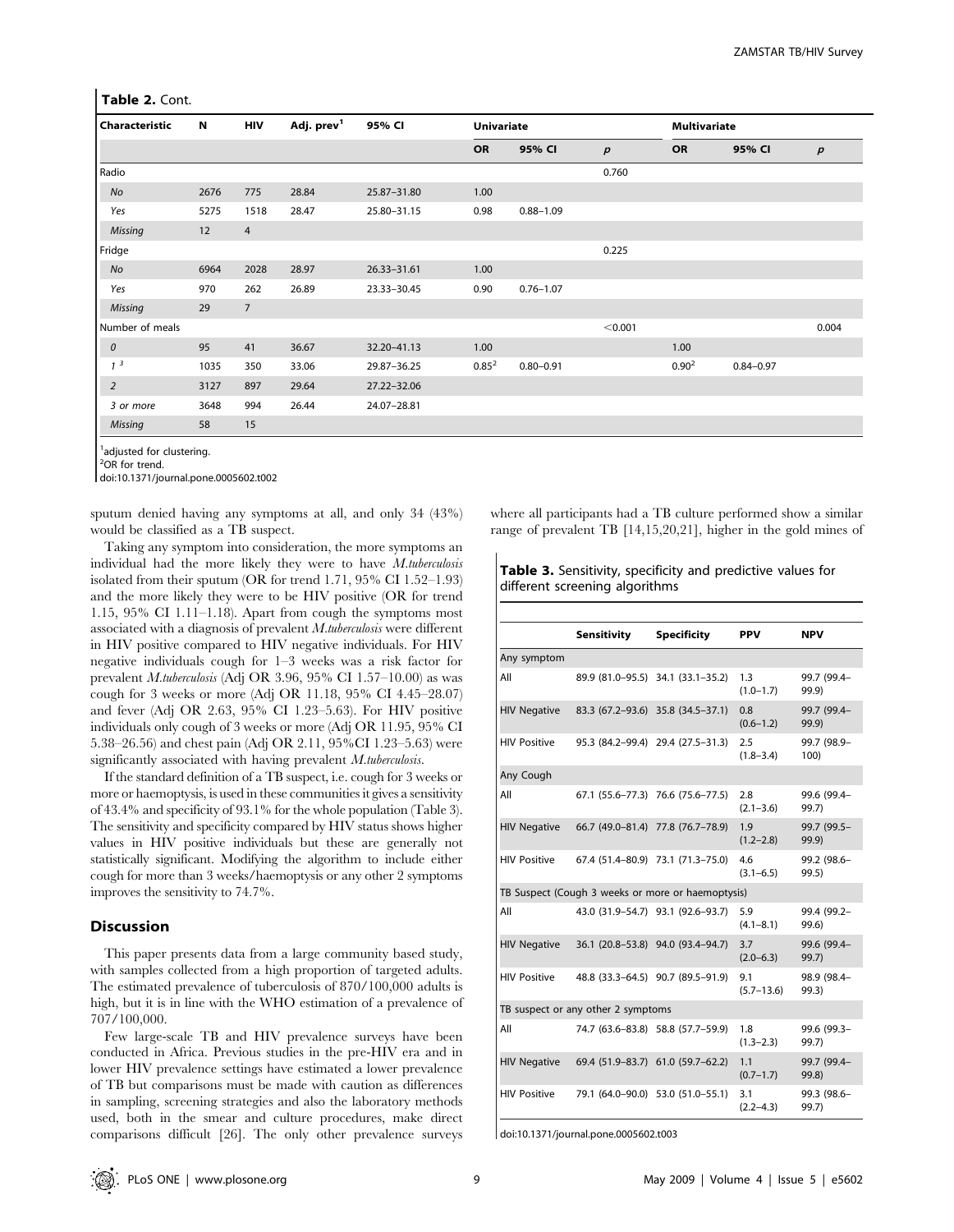Table 4. Table of Surveys where all participants were cultured

| Study<br>Ref | Year | Country   | <b>Population</b> | Number in<br>analysis | <b>Culture method</b> | Culture<br>prevalence /<br>1000 <sup>1</sup> | Smear<br>prevalence /<br>1000 <sup>1</sup> | $HIV+ve$ | $HIV - ve$<br>culture prev culture prev |
|--------------|------|-----------|-------------------|-----------------------|-----------------------|----------------------------------------------|--------------------------------------------|----------|-----------------------------------------|
| Corbett      | 2001 | S. Africa | <b>Miners</b>     | 1773                  | IJ                    | 45/1734                                      | 9/1734                                     | 17/453   | 28/1281                                 |
|              |      |           |                   |                       |                       | 26.5                                         | 5.2                                        | 37.5     | 21.9                                    |
| Corbett      | 2002 | Zimbabwe  | Factory workers   | 4668                  | LJ/PNB                | 15/4668                                      | 6/4668                                     | 5/874    | 10/3974                                 |
|              |      |           |                   |                       |                       | 3.2                                          | 1.3                                        | 5.7      | 2.5                                     |
| Den Boon2002 |      | S. Africa | Community         | 2608                  | IJ                    | 26/2608                                      | 8/2608                                     | N/a      | N/a                                     |
|              |      |           |                   |                       |                       | 10                                           | 3.1                                        |          |                                         |
| Wood         | 2005 | S. Africa | Community         | 762                   | MGIT/PNB/pcr          | 12/762                                       | 6/762                                      | 9/174    | 3/588                                   |
|              |      |           |                   |                       |                       | 15.7                                         | 7.9                                        | 51.7     | 5.1                                     |
| Ayles        | 2005 | Zambia    | Community         | 8044                  | MGIT/LJ/Hain          | 79/8044                                      | 22/8044                                    | 43/2855  | 36/5630                                 |
|              |      |           |                   |                       |                       | 9.8                                          | 2.7                                        | 15.1     | 6.4                                     |

<sup>1</sup> Crude prevalence per 1000 population surveyed

doi:10.1371/journal.pone.0005602.t004

South Africa[14] and in a high prevalence township in the Western Cape [21]- although the confidence intervals surrounding this estimate are wide due to the small sample size (Table 4).

In this study HIV had a significant effect on the prevalence of tuberculosis. This contrasts to the two studies conducted in occupational settings where HIV was found to influence incidence of disease much more than prevalence [14,15]. This difference may reflect the better access to medical services afforded to individuals in such occupational settings. Indeed it is possible that HIV is having a double effect on TB control services in our communities; not only are there more TB cases and therefore increased transmission of disease, but also there is an increasing burden on over-stretched health services, making effective control harder to achieve [27]. Our study found many cases of undiagnosed tuberculosis in the community but it is unclear how many would have eventually received treatment in the absence of the survey. In our definition of prevalent tuberculosis we only included those individuals with a culture positive for M.tuberculosis, and excluded those individuals who were currently on TB treatment but whose culture was negative, however 5 of our prevalent cases reported that they were already on TB treatment at the time of the survey.

Although tuberculosis was strongly associated with coughing for 3 weeks or more in both HIV negative and HIV positive individuals, the study demonstrates that many individuals have culture positive tuberculosis in the absence of symptoms sufficient to meet the definition of being a TB suspect. This study gives more insight into the effectiveness of symptom screening at community level than previous studies. The definition of a TB suspect, i.e. cough for more than 3 weeks or haemoptysis has a sensitivity of 48.8% in HIV positive individuals, but this can be improved by considering other symptoms. If any symptom is considered the sensitivity becomes 95.3% but such a strategy would result in a very large number of the HIV-positive population requiring laboratory investigation, requiring significant laboratory expansion and strengthening. A more practical approach may be to use an algorithm that includes traditional TB suspects or anyone with at least 2 other symptoms, this increases the sensitivity to 79.1% while reducing the burden on the laboratory. If we consider 1000 HIV positive individuals, our data indicate that 476 would be classified as TB suspects under this scenario and would therefore require additional laboratory tests to identify a possible 15 cases of culture positive M.tuberculosis (i.e. 32 individuals would need to be investigated for every positive case). Since conducting this study the definition of a TB suspect has been changed to include all individuals coughing for 2 weeks or more. We did not include this question in our questionnaire and so are unable to comment on how this would have performed in this setting.

The findings of this study have significant implications for TB-HIV activities as are recently highlighted by WHO HIV departments ''3I's'' initiative [28] (Intensified case finding, Isoniazid preventive therapy and Infection Control) and TB department (Interim Policy for collaborative TB-HIV activities) [4]. This study demonstrates a very high burden of both TB and HIV in these Zambian communities. Intensified case finding for both TB and HIV could have a significant impact on both epidemics, especially if treatment for both conditions was universally available [29]. It may be that community level approaches could reduce transmission of TB and HIV and despite logistical challenges would be worthwhile in the long term. The widespread use of ART may have an impact on the prevalence of tuberculosis. Mathematical models show that as more HIVpositive individuals live for longer with some degree of immunosuppression, the burden of tuberculosis may increase despite the fact that the incidence of tuberculosis in these individuals will fall [30]. Our study was conducted at a time when ART use was low at community level and so does not give any insight into this but in future ART usage should be recorded in prevalence surveys.

Isoniazid preventive therapy has been demonstrated to reduce the risk of HIV-positive individuals developing tuberculosis but active tuberculosis must be excluded before it is used [31]. What screening is necessary to exclude tuberculosis has been controversial, however the negative predictive value of a screen is the most important statistic to give an indication of the proportion of cases that would be missed by any particular screen. Our data show that at the community level the negative predictive value of any of the screens is high and so the number of cases of active tuberculosis that would be missed is low. If a modified screen consisting of either the traditional TB suspect definition, or any other 2 symptoms is used, the negative predictive value in HIV-positive individuals is 99.3%. In a hypothetical scenario where 1000 HIV-positive individuals from a similar community to the ones described in this paper are screened, 524 individuals would be declared free of symptoms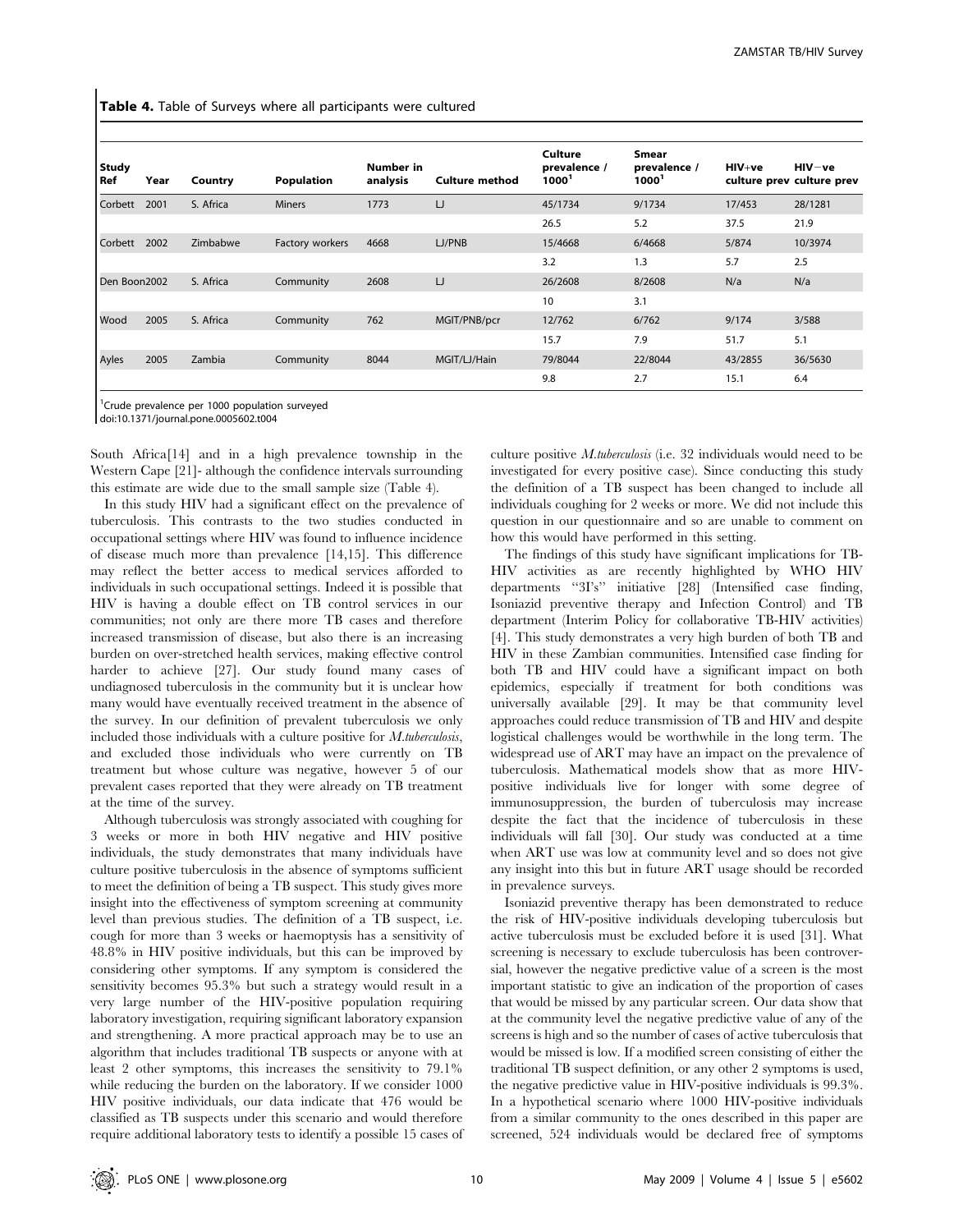indicating active TB and could potentially be started on isoniazid preventive therapy. Of these 524, 4 would actually have a culture positive for TB. All four would have negative sputum smears and therefore probably represent paucibacillary disease which may actually respond to mono-therapy with isoniazid although they may also develop into isoniazid resistant cases. It is not known how many such cases it is acceptable to miss and the likelihood of generating isoniazid resistance in these cases so further research is needed of large-scale implementation. What is known is that over the next two years, the isoniazid preventive therapy would prevent about 15 new cases of tuberculosis [32].

Infection control is the third of the 3I's. Whilst most of the cases of prevalent tuberculosis were not smear positive, and therefore not the most infectious, we have to assume that all of these cases were capable of transmitting tuberculosis within the community and especially to other vulnerable individuals, including those with HIV [33]. Infection control in congregate settings is critical, especially those where HIV positive individuals spend large amounts of time such as health centres. It may be that screening of all individuals with any symptom in these settings would be warranted and that symptomatic individuals need to be separated from others.

Since this survey was done the WHO definition for tuberculosis disease has been changed to include all individuals with a single positive smear or culture, rather than the requirement for at least 2 positive results. This raises interesting questions as 14 of the individuals that we identified did not have further confirmation of disease and were not started on TB treatment. There are several hypotheses to account for what we have termed sub-clinical TB disease. Some of these cases might represent laboratory contamination or sample mislabelling (as appears to be the case for 1 individual). However our quality control data show that laboratory contamination was rare and that this could not account for the other cases identified. All samples were labelled with barcodes and scanners were used to minimise the chances of transcription errors, but again this would not account for all the cases identified. It could be that some of these individuals are transiently excreting M.tuberculosis but then either self-cure or that we are in fact picking up primary infections that are being contained and converted into a latent infection. These hypotheses are difficult to prove although some of these individuals were symptomatic at first encounter and when they were re-visited their symptoms had resolved and cultures were negative. It may be that with expanded use of the newer, more sensitive liquid culture techniques that we used in this survey this phenomenon will become more apparent and a recent study found similar cases in Tanzania [22].

#### Study Limitations

This was a large and challenging study and therefore the procedures and questionnaires had to be kept as simple as possible. Some areas where more detail would have been desirable include socioeconomic status and more detailed questions about duration of symptoms. A follow up nested case-control study, specifically looking at the relationship between socioeconomic status and prevalent TB, will be reported elsewhere.

#### References

- 1. Corbett E, Watt CJ, Walker N, Maher D, Lazzari S, et al. (2003) The growing burden of tuberculosis: global trends and interactions with the HIV epidemic. Arch InternMed 163: 1009–1021.
- 2. United Nations (2000) Millennium Development Goals. www.un.org/millenniumgoals/ (Last accessed 15/02/07).
- 3. Stop TB Partnership and World Health Organisation (2006) The Global Plan to Stop TB. Geneva: WHO/HTM/STB/2006.35.
- 4. World Health Organisation (2004) Interim Policy on Collaborative TB/HIV Activities. Geneva.

The laboratory work involved in this study was extremely time consuming with relatively few positive results to be found. It would have been desirable to examine sputum smears on all individuals but due to a lack of human resources necessary to screen over 8000 slides where more that 99.5% are expected to be negative, only the slides from the culture positive cases were examined. This means that we have a minimum estimate of the prevalence of tuberculosis as some cases may not have grown in culture due to overly harsh decontamination leading to mycobacterial killing. Our definition of both smear positivity (agreement by 2 teams of 2 readers) and clinical TB were strict, again minimising the estimate of prevalence.

#### Conclusions

This study demonstrates that prevalence of tuberculosis is high in Zambia and that 36% of all prevalent tuberculosis in these communities is attributable to HIV. HIV appears to have overshadowed previously described risk factors for prevalent tuberculosis such as male sex, urban environment and previous TB such that it is now the major driving force behind prevalent TB.

The widely used screening algorithms are not sufficient to find all cases of tuberculosis, but it may not be feasible to use other more sensitive screens until better diagnostic tests become available. Despite this, community case finding for TB and HIV would detect a large proportion of currently undetected cases more quickly and therefore limit transmission. Symptom screening can rule tuberculosis out with a high negative predictive value and could therefore be useful in exclusion of tuberculosis prior to provision of isoniazid preventive therapy.

If Zambia, and the rest of Africa, is to meet the Millennium Development Goals with respect to tuberculosis and HIV we need to do much more to find cases and treat them, therefore interrupting transmission at community level.

# Acknowledgments

This study was conducted by the ZAMSTAR study team including Musonda Simwinga, Mapopa Njobvu, Given Kashina, Arrival Chuka, Inonge Liokomba, Lector Kachepa, Gideon Phiri, Janet Chisaila, Royd Simunga, John Tembo, Herbert Tembo, David Musonda, Wele Lungowe, John Kashweka, Nkatya Kasese, Namulula Munalula, Nzala Siwabu, Deborah Milimo, Abraham Chipwalu, Greenwell Masuka, Winnie Mwanza, Maureen Moyo, and Grace Mbulo. Laboratory work was done by all of the laboratory staff at the Chest Diseases Laboratory in Lusaka and Ruth McNerney and Kim Mallard at LSHTM.

We would like to thank the Ministry of Health, District Health Management teams and the communities where the studies were undertaken for their help and advice.

# Author Contributions

Conceived and designed the experiments: HA NB PGF. Performed the experiments: HA AN RT PDH MM. Analyzed the data: HA AS CS PDH MM PGF. Wrote the paper: HA AS AN CS RT PDH MM NB PGF.

- 5. WHO (2008) Epidemiological Country Profile on HIV and AIDS, Zambia. http://www.who.int/globalatlas/predefinedReports/default.asp (Last accessed 24th March 2009).
- 6. World Health Organization (2008) Global Tuberculosis Control. Surveillance, Planning, Financing. Geneva: WHO. WHO/HTM/TB/2008.393.
- 7. Dye C, Bassili A, Bierrenbach AL, Broekmans JF, Chada VK, et al. (2008) Measuring tuberculosis burden, trends, and the impact of control programmes. Lancet Infectious Diseases published online January 16 2008.